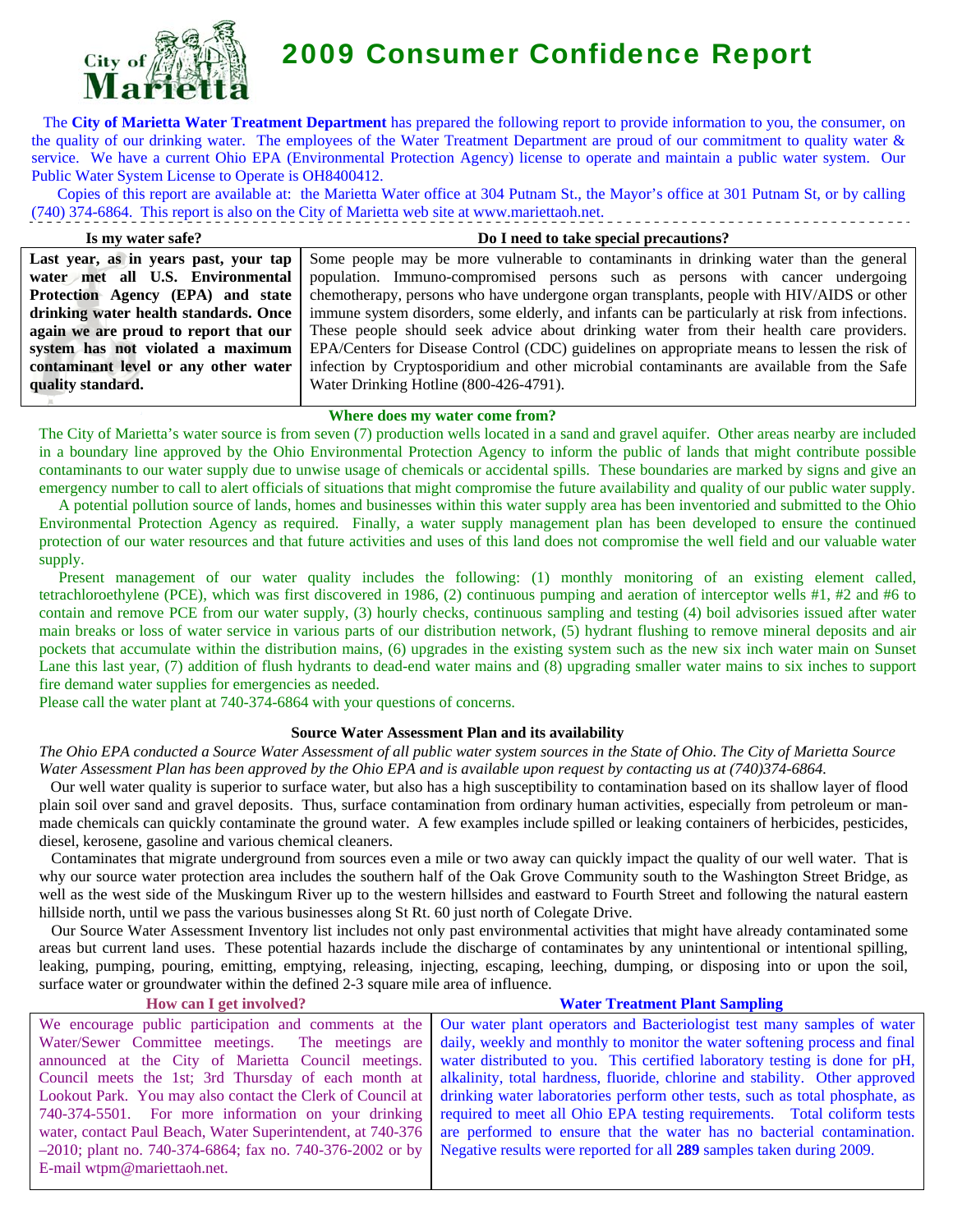#### **Why are there contaminants in my drinking water?**

Drinking water, including bottled water, may reasonably be expected to contain at least small amounts of some contaminants. The presence of contaminants does not necessarily indicate the water poses a health risk. More information about contaminants and potential health effects can be obtained by calling the Environmental Protection Agency's (EPA) Safe Drinking Water Hotline (800-426-4791). The sources of drinking water (both tap water and bottled water) include rivers, lakes, streams, ponds, reservoirs, springs, and wells. As water travels over the surface of the land or through the ground, it dissolves naturally occurring minerals and, in some cases, radioactive material, and can pick up substances resulting from the presence of animals or from human activity. Microbial contaminants, such as viruses and bacteria, that may come from sewage treatment plants, septic systems, agricultural livestock operations, and wildlife. Inorganic contaminants, such as salts and metals, which can be naturally occurring or result from urban stormwater runoff, industrial, or domestic wastewater discharges, oil and gas production, mining, or farming. Pesticides and herbicides, which may come from a variety of sources such as agriculture, urban stormwater runoff, and residential uses. Organic Chemical Contaminants, including synthetic and volatile organic chemicals, which are byproducts of industrial processes and petroleum production, and can also come from gas stations, urban stormwater runoff, and septic systems. Radioactive contaminants, which can be naturally occurring or be the result of oil and gas production and mining activities. In order to ensure that tap water is safe to drink, EPA prescribes regulations that limit the amount of certain contaminants in water provided by public water systems. Food and Drug Administration (FDA) regulations establish limits for contaminants in bottled water which must provide the same protection for public health.

#### **Water Conservation Tips**

Did you know that the average U.S. household uses approximately 400 gallons of water per day or 100 gallons per person per day? Luckily, there are many low-cost and no-cost ways to conserve water. Small changes can make a big difference. Try one today and soon it will become second nature.

- Take short showers a 5 minute shower uses 4 to 5 gallons of water compared to up to 50 gallons for a bath.
- Shut off water while brushing your teeth, washing your hair and shaving and save up to 500 gallons a month.
- Use a water-efficient showerhead. They're inexpensive, easy to install and can save you up to 750 gallons a month.
- Run your clothes washer and dishwasher only when they are full. You can save up to 1,000 gallons a month.
- Water plants only when necessary.

• Fix leaky toilets and faucets. Faucet washers are inexpensive and take only a few minutes to replace. To check you toilet for a leak, place a few drops of food coloring in the tank and wait. If it seeps into the toilet bowl without flushing, you have a leak. Fixing it or replacing it with a new, more efficient model can save up to 1,000 gallons a month.

- Adjust sprinklers so only your lawn is watered. Apply water only as fast as the soil can absorb it and during the cooler parts of the day to reduce evaporation.
- Teach you kids about water conservation to ensure a future generation that uses water wisely. Make it a family effort to reduce your month's water bill!

## **NOTICE TO ALL CUSTOMERS OF MARIETTA CITY WATER & WASTEWATER**

This notice is mailed to our customers in accordance with provisions of Ohio Revised Code Section 4933.19.

TAMPERING WITH WATER METERS OR WATER SERVICE EQUIPMENT AND THE THEFT OF WATER ARE CRIMINAL ACTIVITIES AND MAY RESULT IN PENALTIES TO OFFENDERS. A PERSON FOUND BENEFITING FROM TAMPERING OR AN UNAUTHORIZED SERVICE CONNECTION IS PRESUMED TO HAVE COMMITTED THE VIOLATION AND WILL BE PROSECUTED.

 It is a crime to tamper with or by-pass a water meter, conduit or attachment of a utility. It is also a crime to reconnect a water meter, conduit or attachment of a utility that has been disconnected by the utility.

 It is a crime to knowingly consume any water, which has not been correctly registered because a meter, conduit or attachment of a utility has been tampered with, or by-passed, or knowingly use service that has been disconnected by a utility and reconnected without the utility's consent.

 A felony or misdemeanor conviction for a theft offense can result from a violation of these laws. The person so convicted is subject to the imposition of criminal sanctions including imprisonment and payment of fines and will also be required to make restitution for the costs of repairs, replacement of the meters, conduits or attachments damaged and for the value of the illegally consumed water.



#### **Checking Meters**

 The City Meter Department must read, inspect and service its meters bi-monthly to make sure they're operating properly. Only City of Marietta Water Department employees can connect or disconnect the meter, or change its location. Whether the meter is inside or outside your home, please clear a three-foot area around it; making sure it is accessible and visible. **Servicing a blocked meter is difficult and can be a safety hazard in an emergency.** 

#### **Backflow Prevention Requirements**

The backflow prevention devices are required to be tested annually to make sure the devices are in proper working condition. It is the *customers/property owner's* responsibility to install (as per City of Marietta specifications) and have backflow devices tested by a qualified tester; backflow prevention devices will also be required on residential service connections. The type of device required will depend on the degree of hazard your service connection exposes our water system to. Our required Testing and Maintance Forms maybe obtained on the City of Marietta website at [www.mariettaoh.net.](http://www.mariettaoh.net/) Please contact the Backflow Dept. at (740) 374-6864 if you have any questions.

 **Removing or relocating an existing backflow device without the approval of the City of Marietta Backflow Department will result in the loss of your water services.**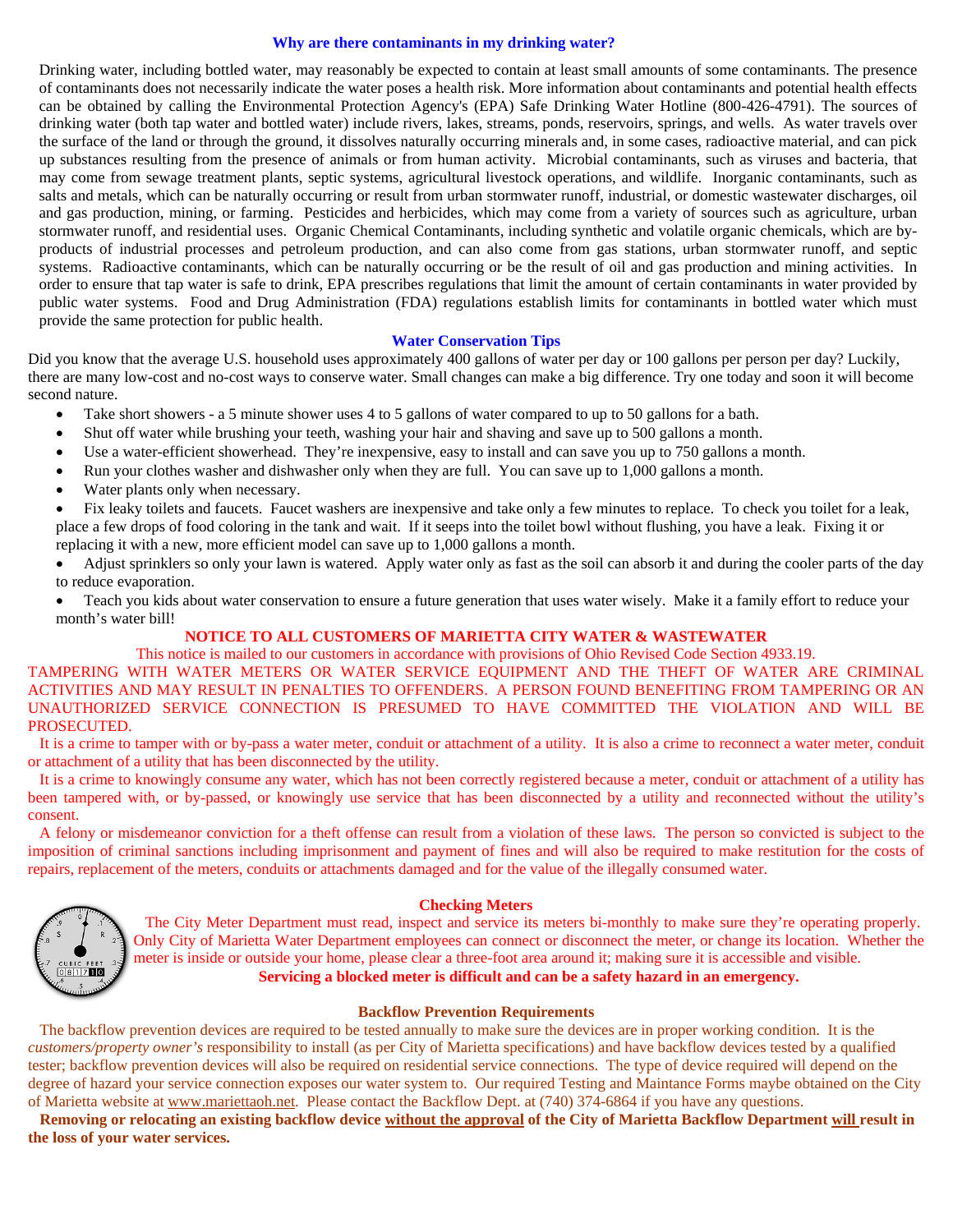# **The City of Marietta Announces New Office Hours for the Water & Wastewater Office**

The City of Marietta Water & Wastewater office, located at 304 Putnam Street, Marietta, OH will be changing their public office hours to better serve its customers, starting on Monday, April 5, 2010. The new public office hours will be Monday-Friday from 9:00 a.m. - 3:00 p.m. and will remain open during the noon lunch hour. Phone lines will remain open from 8:00 a.m. - 4:00 p.m., for questions on bills, appointment changes, and any problems that need reporting. After hours payments can be made by paying through the night deposit box, located at 304 Putnam Street or by paying on-line using our newest payment option where you can use your American Express, Discover, MasterCard, or Visa credit card or debit card or an electronic check. Simply go to our website at www.mariettaoh.net, click on the Online Services link in the top menu and then click on Pay your Water and Sewer Bills Online link.

# **City of Marietta's website: www.mariettaoh.net**

Here you will find the latest information on news and events around the City as well as government services. Use the pull down menus at the top of the page to take a shortcut to a specific service, information or department. We hope that it will help you navigate municipal services in our great City. If possible, Boil Advisories will be posted on this web site.

### **Paint Disposal** *by Kathy Davis, Washington Soil and Water Conservation District Storm Water Coordinator*

So you're finally finished with that paint job. Now, what should you do with leftover paint and the cleanup? A lot of literature tells us what we "CAN'T" do. "Don't dump it on the ground." "Don't dump it into a storm drain or stream." "Don't burn it". Good advice, but, what we really need to know is what we CAN do.

Here are a few suggestions:

- Paint Disposal:
	- o Plan ahead. Buy only what you need.
	- o Use it up. Add another coat to your project paint a piece of cardboard until gone.
	- o Dry it up. Use kitty litter or an oil dry absorbent. Dispose with household solid waste.
	- o (Works for latex or oil base paint.)
	- o Give to a neighbor or friend.
	- o Save for the annual Paint Swap Day held each spring in Washington County.
- Brush & Roller Clean Up:
	- o Drain & Dry utensils completely. (*Oil or Latex*) Dispose with household solid waste.
	- o Flush with soap and water (*Latex only*). Drain to waste water treatment not on the ground. Flush, flush, flush those drains with plenty of water!
	- o If solvent is used Dry up solvent using kitty litter or an oil dry absorbent. Dispose with household solid waste.
	- o Reuse painting utensils from day to day by sealing in a zip lock bag and placing in a cool dry place.

 Following this advice you will be reducing the chance for storm water runoff to become contaminated. This will further protect ground water and surface water from potential contamination, keeping it safe for us and for future generations to enjoy.

 For more information on the Washington County annual Paint Swap Day or for commercial disposal of paint, contact the SouthEastern Joint Solid Waste Management @ 800-860-8103.

For questions or comments about this article, contact Kathy Davis @740.373.7113 ext. 229.

#### **Hydrant Flushing-The Importance of Flushing Water Lines**

 Residents who notice crews working at fire hydrants and see water running into the street may think that we are ignoring our own philosophy on conserving water. The process of periodically "flushing" fire hydrants, however, is an important preventive maintenance activity. Although it may appear to waste water, this process is part of a routine maintenance program necessary to maintain the integrity of the water system and to continue to deliver the highest quality water possible to our customers.

Flushing the water system on a routine basis removes sediment from lines and keeps the entire distribution system refreshed.

 As a result of the flushing procedure, residents in the immediate vicinity of the work may experience temporary discoloration of their water. This discoloration consists primarily of harmless silt and precipitates and does not affect the safety of the water. If you experience discoloration in your water after crews have been flushing in your neighborhood, clear the pipes in your own home by running all cold water faucets for 15 (fifteen) minutes.

 This same philosophy of water line preventive maintenance is one that you should use in your own home. Your home's water heater should be drained and flushed at least once a year to keep it working efficiently and to protect the quality of water inside your home. Also, if you go out of town and there is no water use in your home for a week or more, when you return it's always a good idea to run all your faucets for a minute or so before using the water. This ensures that you don't use any stagnant water that may have developed in your home's pipes while you were away.